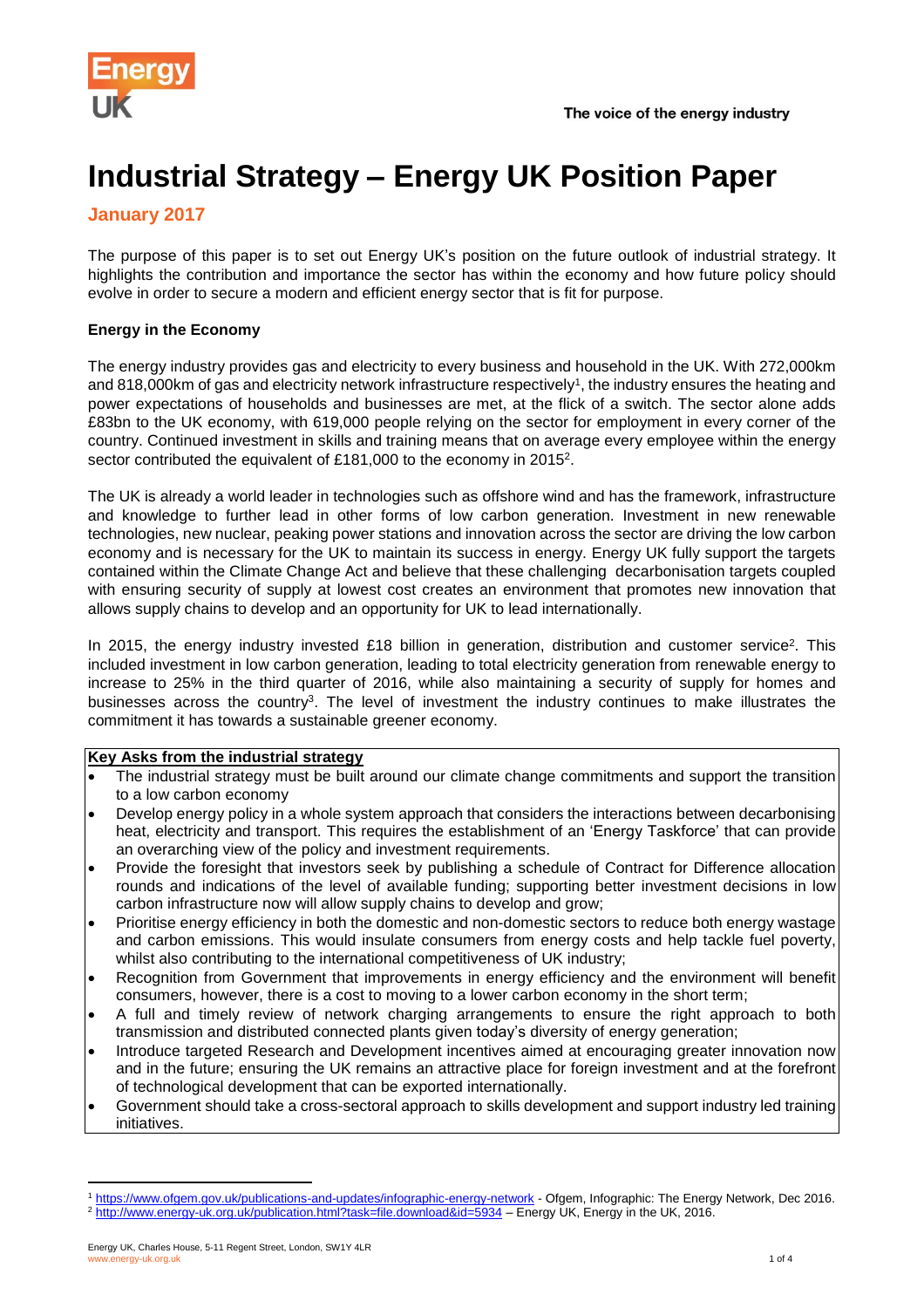

#### **1. Building a vision**

Energy UK believes that the industrial strategy must be built around our climate change commitments. Meeting these climate change targets, whilst ensuring security of supply at lowest cost to customers is one of the greatest challenges facing the energy sector since privatization; failure will have dire consequences for the global climate and/or the UK economy that is built on the efficient provision of electricity and gas.

We have huge decisions to make today on how we will generate our electricity, provide our transport needs and heat our homes in the future - in a way that significantly reduces our carbon emissions. This will include decisions on whether to design a system built on the electrification of heat and/or whether to green the gas network, how we approach the electrification of transport, and whether we plan to utilise carbon capture and storage technology among many other important decisions.

The plan requires strong leadership and a vision that both engages and informs consumers and provides for a UK supply chain that reaps the benefits from UK innovation through exporting excellence. The energy sector is poised to develop future expertise and become a world leader in new low carbon technologies that will support our competitive position and support the aspirations for a global Britain.

An industrial strategy can support the realisation of this framework, through providing long term investment signals and rewarding research and development, but it needs not just government and industry, but many players to take responsibility for delivery. That is why Energy UK is proposing the creation of an 'Energy Taskforce' to consider the interactions of energy policy going forwards. With a stable and predictable long term policy framework free from day to day interventions, the energy sector is confident it can deliver the investment and infrastructure required.

#### **2. Investment**

The UK is becoming rapidly ever more dependent on electricity and networks whilst processes and value chains are becoming increasingly complex and interdependent. These trends are magnified by increasing reliance on information communication technology. The potential economic and social impacts of electricity shortfalls will, therefore, only continue to increase in the future. Evidence from previous economic modelling and international case studies suggests that the economic impact of a severe and widespread outage would potentially cost billions of pounds to the GB economy<sup>3</sup>.

The Climate Change Act requires that the UK will reduce its carbon emission by at least 80% by 2050. This means that carbon intensive generation particularly coal-fired is slowly declining as a number of power stations plan for closure in the near future, as a result of carbon pricing and ageing infrastructure. The Government also plans to cease all coal fired power generation by 2025. The result is that the UK must look to new flexible generation and further lower carbon investment in order to fill the capacity gap. Coupled with a number of nuclear plants approaching the end of their lifetime, immediate investment is becoming increasingly important if we are to secure our energy future and meet the trilemma currently faced in the UK.

Energy UK believes that there are a number of opportunities in which industrial strategy can be utilised in order to achieve desirable investment outcomes for all stakeholders involved and ultimately deliver a system that brings clean energy and security over supply at the lowest cost to UK households which include:

 **Stable and predictable policy environment –** The Electricity Market Reform (EMR) is the right policy framework to deliver the £180bn of required investment to 2030<sup>4</sup> . Investors require greater certainty and predictability over the expected expenditure through the Contract for Difference mechanism. Therefore, Government should publish a schedule of Contract for Difference allocation rounds and indications of the level of available funding. In addition, carbon pricing will be an important factor in any future investment decision; as per current policy, Government should maintain the Carbon Price Floor out to 2021 and set out its long term direction beyond that date, whilst continuing to support the strengthening of the EU Emissions Trading System

 $\overline{a}$ 

<sup>&</sup>lt;sup>3</sup> <http://www.raeng.org.uk/publications/reports/counting-the-cost></u> – Royal Academy of Engineering, Counting the cost: the economic and social costs of electricity shortfalls in the UK, November 2014

<sup>4</sup> <https://www.nao.org.uk/wp-content/uploads/2016/07/Nuclear-power-in-the-UK.pdf> - National Audit Office, Nuclear Power in the UK, July 2016.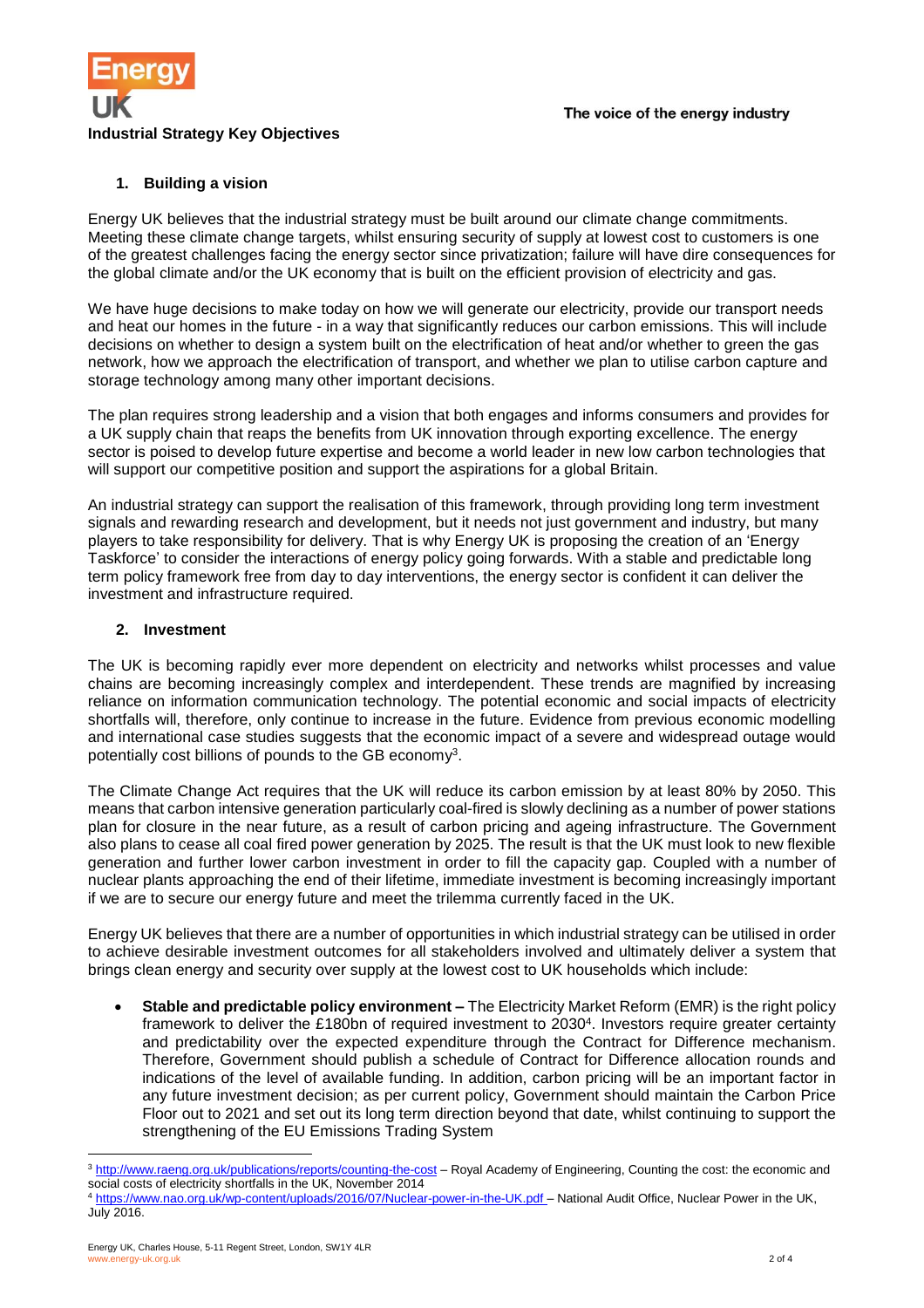

#### The voice of the energy industry

The latest publication of the EY Renewable Energy Country Attractiveness Index<sup>5</sup> highlights a continued fall in the attractiveness of the UK for investment; now at 14<sup>th</sup> place in the index, due mainly to political uncertainty. Energy UK believes that a robust industrial strategy that sets out the long term framework for investment in the energy sector can reverse that trend. Whilst Brexit adds some level of continuing market uncertainty, many policies that support energy sector investment in the UK are driven by domestic policy, such as Contracts for Difference and the Capacity Market Auction.

The Capacity Market is the right instrument to deliver security of supply, but if it is to meet the Government's objectives to attract new investment, then both Government and the Regulator must deliver a fair and appropriate framework by undertaking a full review of charging arrangements to ensure cost reflective charges are applied to both the transmission and distributed network connected plant<sup>6</sup>.

- **Research and Development –** A coordinated spending programme is required to support greater investment in new innovation to deliver the transformation to a low carbon economy. Not only would it allow the UK to remain at the leading edge of technological development, the output from successful innovation would then enable manufactures of new products to engage with the export market.
- **Employment, skills and training** Over 619,000 people rely on the energy sector for employment, across Britain, contributing to growth across the country. The UK power sector invests heavily in training to deliver the skills needed in the sector. This includes offering high-quality apprenticeship programmes. Energy UK welcomes the Government's focus on skills and training as an integral part of industrial strategy, and believes it will be helpful for Government to take a cross-sectoral approach to identify the skills needed across the economy, including to deliver large infrastructure projects, and to support measures to ensure we have the skills needed for the future. A number of Energy UK's members are specifically supporting initiatives to increase the uptake of STEM subjects in schools, including encouraging girls to take up these subjects as a pathway to high quality careers.

#### **3. Effective delivery across Power, Heat and Transport**

**Cross industry strategy -** A whole systems approach is required to achieve joined up thinking on Heat, Power and Transport as each have an important role to play in meeting our Climate Change Act obligations. It is extremely important not to consider the power sector in isolation as each sector becomes increasingly integrated, for example, as heat and transport become increasingly electrified.

Co-operation across sectors in the policy design will ensure that each industry is taking decisions that complement each other, ensuring strategies are aligned with the decarbonisation agenda central to the future of each sector. Energy UK believe this requires the establishment of an Energy Taskforce, a cross-sector longterm approach to energy policy.

**Supporting energy efficiency –** If the UK is serious in meeting its decarbonisation targets and tackling fuel poverty then we need a new way of thinking in how we fund and promote energy efficiency. The aging and poorly insulated housing stock which significantly increases the demand for heat will have significant impacts on the energy industry if there is not a coherent strategy between industry and government. Energy efficiency has possibly the greatest role to play in reducing our carbon emissions at lowest cost, whilst supporting government's objective regarding reductions to the cost of living. Energy UK believe a long term strategy for increasing energy efficiency would include:

- Developing an 'Able to Pay' market learning the lessons of the failed Green Deal initiative with simple and affordable financing schemes by considering options such as grants, loans and tax incentives. Energy UK supports considering stamp duty rebates based on energy performance certificates as a simple and constructive way of encouraging long term energy efficiency measures.
- Stronger regulation for new build homes so that efficiency and lower carbon heating measures are considered from the start.
- Presenting a positive narrative on energy efficiency in order to promote the long term benefits, over the short term costs.

 $\overline{a}$ 5 [http://www.ey.com/Publication/vwLUAssets/EY-RECAI-48-October-2016/\\$FILE/EY-RECAI-48-October-2016.pdf](http://www.ey.com/Publication/vwLUAssets/EY-RECAI-48-October-2016/$FILE/EY-RECAI-48-October-2016.pdf) - EY, Green Bonds: Power Surge, October 2016.

<sup>&</sup>lt;sup>6</sup> Energy UK charging report: <http://www.energy-uk.org.uk/publication.html?task=file.download&id=5903>